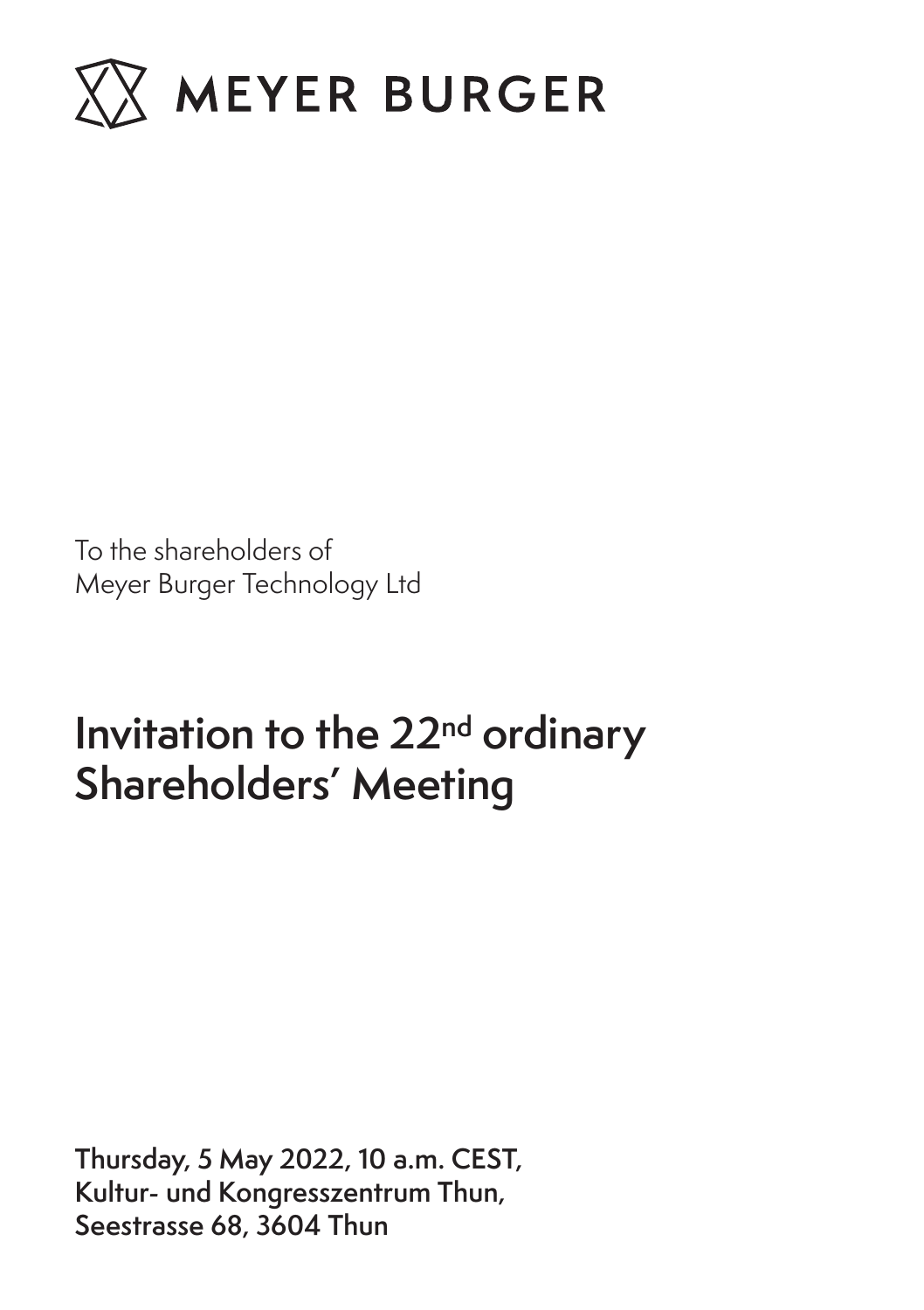

## $\overline{\text{XX}}$  MEYER BURGER

## **Dear Shareholders**

Meyer Burger has achieved its strategic goals for 2021 with the opening of its cell and module production sites in Germany and its successful market entry. The Company has transformed itself from a high-tech production equipment supplier to an integrated manufacturer of high-performance solar cells and modules. This was possible thanks to its proprietary business model and technological autonomy.

Demand in the residential and small commercial rooftop segment, Meyer Burger's current main focus, has developed strongly at the same time. The order book is filled for almost the entire first half of 2022, and prices are in line with expectations. From the first day of production, the modules met the highest quality requirements. Meyer Burger is recognized as a premium brand by distributors, installers and customers and is already well positioned in its core markets. Demand is particularly strong in the Swiss domestic market. The strong sales and marketing team represents the Company in the most relevant European markets and in the USA. In Europe alone, it serves around 30 direct customers and over 500 registered installers.

Looking back at 2021, we have to note that the ramp-up of production was slower than originally expected. The COVID 19 pandemic also significantly hampered the transformation and the ramp-up of production. This impacted the achievement of the Company's 2021 operational targets, and the corresponding ramp-up costs and incomplete absorption of production overhead negatively impacted the realized gross margin.

Nevertheless, we are very confident. The expansion to 1.4 GW annual production capacity at the Thalheim cell production site and 1 GW annual capacity at the Freiberg module production site are underway, as is the planning for the expansion at the US site in Goodyear, Arizona. Annual production capacity in the US will initially be 0.4 GW and is expected to become available in 2023; the existing infrastructure in Goodyear will allow seamless expansion to 1.5 GW of solar module production.

This year, we also plan to launch new products for commercial and industrial customers. As planned, we expect the implementation of first pilot customer projects for our solar roof tiles in the second half of the year.

Even though the current economic situation is very challenging globally and the political situation in Europe is depressing: the result is an incredible momentum for photovoltaics and a rapid revival of the European and American PV industry. As a European, integrated, technologically independent and scalable PV specialist, Meyer Burger is uniquely positioned. The US market also offers enormous potential for expansion. Therefore, we are accelerating our originally communicated expansion plans. We are revising our targets and will announce the adjusted forecasts together with the half-year results in August 2022 at the latest.

We thank you for your support in this fundamental change of the Company and are extremely pleased that we will be able to hold the Shareholders' Meeting physically in Thun again this year.

Kind regards,

Dr. Franz Richter Chairman of the Board of Directors

## **Agenda and Motions of the Board of Directors**

- **1. Annual Report 2021**
- **1.1. Approval of the management report 2021, the annual financial statements 2021 and the consolidated financial statements 2021; presentation of the reports of the auditors**

Motion of the Board of Directors: Approval of the management report, annual financial statements and consolidated financial statements for the business year 2021.

#### **1.2. Consultative vote on the remuneration report 2021**

Motion of the Board of Directors: Approval of the remuneration report 2021.

## **2. Use of balance sheet result**

Motion of the Board of Directors: Balance sheet loss of CHF 264,486,977 to be carried forward.

| Loss carried forward          | CHF - 232.875.093 |
|-------------------------------|-------------------|
| Loss for period               | CHF - 31.611.884  |
| Total accumulated losses      | CHF - 264,486,977 |
|                               |                   |
| Balance to be carried forward | CHF - 264.486.977 |

#### **3. Discharge of the members of the Board of Directors and of the Management**

Motion of the Board of Directors: Granting of discharge to the members of the Board of Directors and the Management for their activities in the business year 2021.

## **4. Election of the members of the Board of Directors**

#### **4.1. Election of the members of the Board of Directors and election of the Chairman**

Motion of the Board of Directors: Election of the following members of the Board of Directors individually for a term of one year until the end of the next ordinary Shareholders' Meeting:

- 4.1.1 Re-election of Dr. Franz Richter as a member
- 4.1.2 Re-election of Andreas R. Herzog as a member
- 4.1.3 Re-election of Mark Kerekes as a member
- 4.1.4 Re-election of Prof. Dr. Urs Schenker as a member
- 4.1.5 Election of Katrin Wehr-Seiter as a member
- 4.1.6 Re-election of Dr. Franz Richter as Chairman

Explanations of the Board of Directors: The Board of Directors proposes the election of Katrin Wehr-Seiter. She would be an independent member of the Board of Directors. Katrin Wehr-Seiter is a Managing Director/Partner at BIP Investment Partners S.A., Luxembourg. Previously, she worked as Principal at the international private equity firm Permira. After her technical studies, Katrin Wehr-Seiter started her career at Siemens AG, where she worked, among others, in the field of power generation in Germany and the USA. In addition to her technical background, she has extensive experience in M&A, investment projects and corporate development. Furthermore, Katrin Wehr-Seiter serves as an independent board member at SES S.A. and Bellevue Group AG. Katrin Wehr-Seiter holds a degree in mechanical engineering from TU Chemnitz and an MBA from INSEAD, France.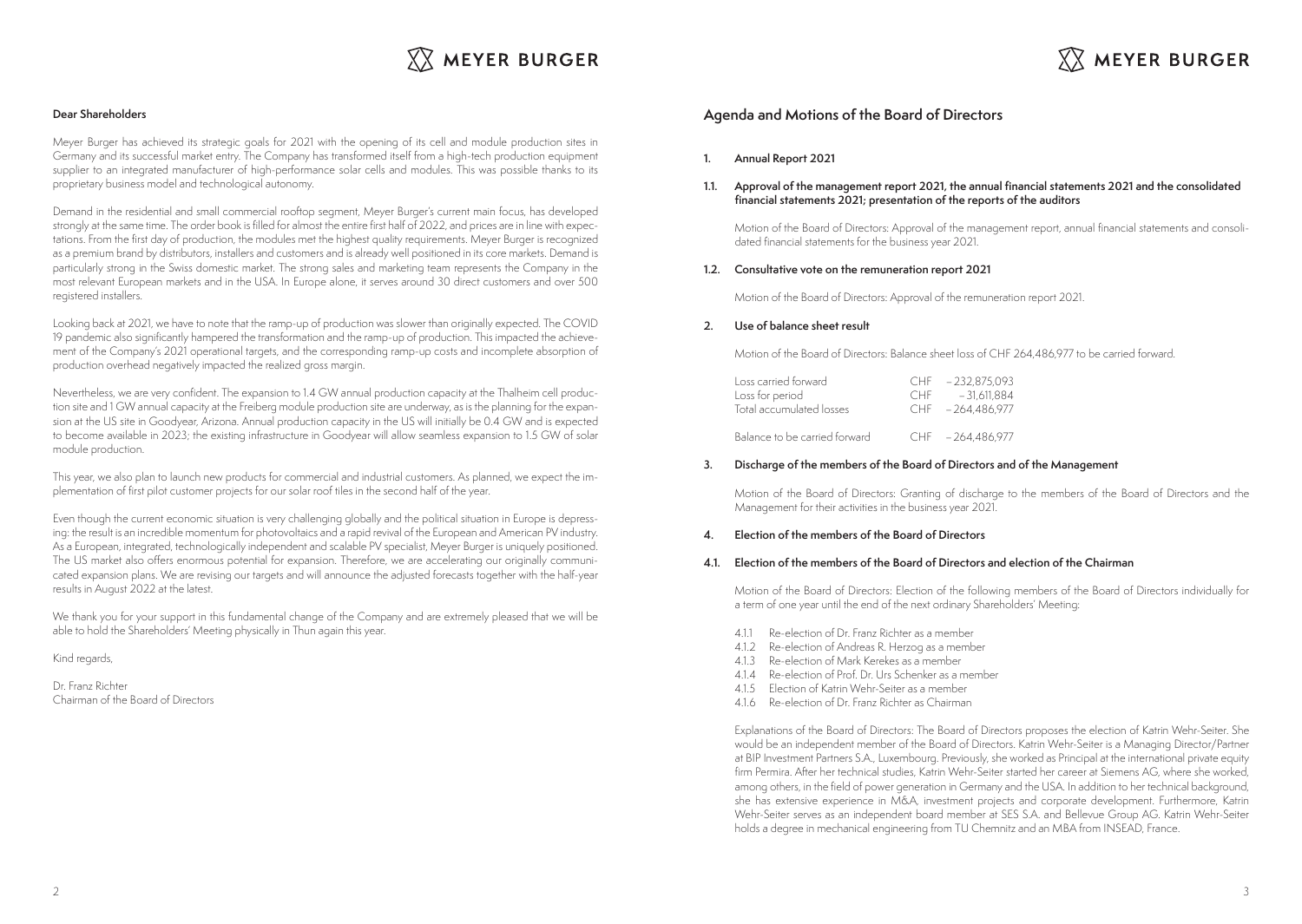## $\overline{\text{XX}}$  MEYER BURGER

## **MEYER BURGER**

Further information on the CV of Katrin Wehr-Seiter can be found on the Meyer Burger website at: **https://www.meyerburger.com/en/annual-general-meeting**

## **4.2. Election of the members of the Nomination and Compensation Committee**

Motion of the Board of Directors: Individual re-election of the following members of the Board of Directors to the Nomination and Compensation Committee for a term of one year until the end of the next ordinary Shareholders' Meeting:

4.2.1 Re-election of Andreas R. Herzog

4.2.2 Re-election of Prof. Dr. Urs Schenker

## **5. Election of Auditors**

Motion of the Board of Directors: Re-election of PricewaterhouseCoopers Ltd, Bern, as auditors for another year until the end of the next ordinary Shareholders' Meeting.

## **6. Election of the Independent Proxy**

Motion of the Board of Directors: Re-election of lic. iur. André Weber as independent proxy of the Company for a term of one year until the end of the next ordinary Shareholders' Meeting.

## **7. Vote on the remuneration for the Board of Directors and the Management**

## **7.1. Vote on the total maximum amount of remuneration for the Board of Directors for the period 2022/2023**

Motion of the Board of Directors: Approval of the total amount of remuneration for the Board of Directors of a maximum of CHF 955,000 until the ordinary shareholders' meeting in 2023.

Explanations of the Board of Directors: This is a binding vote as required by the ordinance against excessive compensation in listed companies of 20 November 2013 (the "Compensation Ordinance") and the Articles of Association. As result, shareholders are to vote directly on the maximum total amount of remuneration of the Board of Directors for the period 2022/2023. The proposed amount consists of a cash compensation for the service on the Board of Directors and its committees as well as an allocation of Performance Share Units (PSUs).

The proposed maximum total amount does not include the employer's statutory social security contributions, which must be paid by the Company.1 The remuneration actually paid will be disclosed in the remuneration report 2022/2023.

## **7.2. Increase of the total maximum amount of remuneration for the Management for the financial year 2022**

Motion of the Board of Directors: Increase of the total amount of remuneration for the Management (Executive Board) of a maximum of CHF 3,500,000 for the financial year 2022.

Explanations of the Board of Directors: On May 4, 2021, the ordinary shareholders' meeting 2021 approved the maximum total amount of compensation for the Executive Board for the financial year 2022. The Executive Board, whose remuneration is included in this budget, consisted of the CEO, COO, CCO and the CFO. However, as a result of the transformation of the Company's operations during the course of 2021, the Executive Board has been expanded by a position of a CSO (Chief Sustainability Officer), responsible for environmental, social, governance (ESG). Accordingly, the total maximum amount of compensation for the Management for the financial year 2022 must be increased.

The proposed maximum total amount does not include the employer's statutory social security contributions, which must be paid by the Company.2 The remuneration actually paid will be disclosed in the remuneration report 2022.

## **7.3. Vote on the total maximum amount of remuneration for the Management for the financial year 2023**

Motion of the Board of Directors: Approval of the total amount of remuneration for the Management (Executive Board) of a maximum of CHF 3,800,000 for the financial year 2023.

Explanations of the Board of Directors: This is a binding vote as required by the Compensation Ordinance and the Articles of Association. This will allow shareholders to vote directly on the maximum total amount of remuneration of the Management for the business year 2023. The Executive Board, whose remuneration is to be covered by this budget, is composed of five members. The proposed aggregate maximum remuneration amount is according to the plans of the Company composed of the annual fixed compensation of CHF 1,550,000, a variable compensation of approx. CHF 750,000 (assuming maximum target achievement) and an allocation of options at an estimated allocation value of approx. CHF 1,400,000. The remaining amount comprises allowances, pension benefits as well as a currency fluctuation reserve due to compensation being paid out partly in EUR.

The proposed maximum total amount does not include the employer's statutory social security contributions, which must be paid by the Company.<sup>2</sup> The remuneration actually paid, including the breakdown into the above-mentioned remuneration components, will be disclosed in the remuneration report 2023.

## **8. Increase in conditional capital for employee shareholdings**

The Board of Directors proposes to increase the conditional capital for employee participation pursuant to Art. 3b of the Articles of Association moderately to a maximum of CHF 6,287,870 by issuing a maximum of 125,757,400 fully paid registered shares with a par value of CHF 0.05 (4.7 % of the existing share capital).

Explanation of the Board of Directors: For the contemplated expansion phase and the successful implementation of its strategic goals, Meyer Burger has recruited top people and relies on hiring additional highly qualified and motivated employees, for which a new, performance-based employee program has been developed. The proposed increase in conditional capital amounts to 4.7% of the existing share capital and covers employee participation instruments that have already been issued or may be issued in the future. The participation instruments are subject to performance targets. The final allocation of shares (vesting) depends on the degree of target achievement.

<sup>&</sup>lt;sup>1</sup> These add up to an additional 5.3% approximately.

<sup>2</sup> These add up to an additional 5.3%. The pension contributions made by the employer are included in the total amount proposed.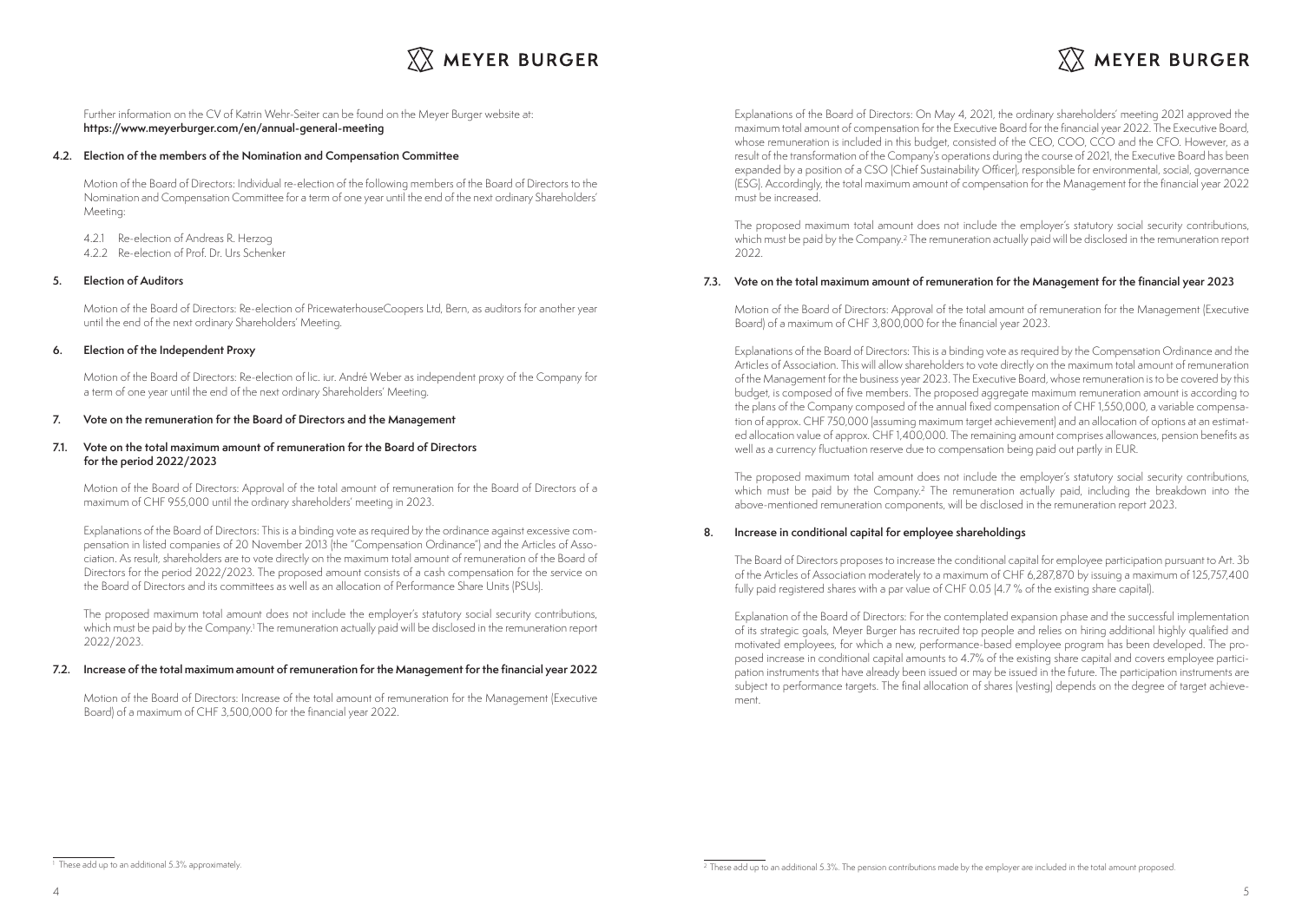

Motion of the Board of Directors: Increase of the conditional capital and revision of Art. 3b of the Articles of Association as follows:

Previous Version

### New Version (amendments highlighted)

Art. 3b: Conditional Capital

## Art. 3b: Conditional Capital

The share capital of the company, with exclusion of pre-emptive rights of shareholders, shall be increased by a maximum aggregate amount of CHF 31,998.60 through the issuance of a maximum of 639,972 registered shares, which shall be fully paid-in, with a nominal value of CHF 0.05 each, by the exercise of option rights which are granted to the employees and members of the Board of Directors of the company or of group companies based on a plan to be prepared by the Board of Directors. Upon acquisition, the new registered shares are subject to the registration restrictions set forth in Article 4 of the Articles of Association.

The share capital of the company, with exclusion of pre-emptive rights of shareholders, shall be increased by a maximum aggregate amount of CHF 6,287,870 through the issuance of a maximum of 125,757,400 registered shares, which shall be fully paid-in, with a nominal value of CHF 0.05 each, by the exercise of option rights which are granted to the employees and members of the Board of Directors of the company or of group companies based on a plan to be prepared by the Board of Directors. Upon acquisition, the new registered shares are subject to the registration restrictions set forth in Article 4 of the Articles of Association.

## **Voting right**

Shareholders who are registered in the share register as shareholders with voting rights on 25 April 2022 (deadline) are entitled to participate and vote at the ordinary Shareholders' Meeting. In the period between 25 April 2022 and including 5 May 2022 no shares that entitle to exercise the voting right at the Shareholders' Meeting are entered or transferred in the share register. Shareholders who have sold all or part of their shares before the Shareholders' Meeting are no longer entitled to vote.

### **Documentation**

The annual report with the management report 2021, the annual financial statements 2021, the consolidated financial statements 2021 and the remuneration report 2021 as well as the reports of the auditors is available for inspection at the Company's headquarters, Schorenstrasse 39, 3645 Gwatt/Thun, and can be ordered there. Furthermore, these documents can be viewed on the internet under:

**https://www.meyerburger.com/en/investors/financial-reports-publications/**

#### **Invitation, registration and admission cards**

Shareholders who are registered in the share register on 14 April 2022 will automatically receive the invitation to the Shareholders' Meeting.

To participate at the Shareholders' Meeting, the shareholders are asked to register with the enclosed envelope or electronically. The registration, irrespective of the delivery means, by post or electronically, must be received by the Company by 2 May 2022, at 23:59 CEST.

Following the registration the shareholders of the Company will receive the admission card and the voting material.

## **Proxy and granting of powers of attorney**

Shareholders who are unable to participate in the Shareholders' Meeting may appoint as a representative another shareholder, a third party or Mr. lic. iur. André Weber, Attorney at Law, Bahnhofstrasse 10, 8001 Zurich, as the independent proxy in the sense of Article 689c CO.

For the representation by shareholder or a third party, the power of attorney on the back of the registration has to be completed accordingly and returned to the representative.

 $\overline{\text{XX}}$  MEYER BURGER

For the representation by the independent proxy, by signing the registration, the independent proxy is authorized to approve the proposals and recommendation of the Board of Directors, should no other instructions in writing have been given. This also applies where the Shareholders' Meeting votes on motions, which are not listed in the invitation (incl. amended proposals). In the case of compelling reasons, the independent proxy has the right of substitution to a third party.

### **Electronic granting of powers of attorney and issuance of instructions to the independent proxy**

Alternatively, shareholders can use the "gvote.ch" shareholder platform to grant power of attorney and issue instructions to the independent proxy electronically. The login data required for this purpose are enclosed to this invitation to this Shareholders' Meeting. The electronic granting of power of attorney and issuance of instructions is possible until 3 May 2022, at 23:59 CEST at the latest.

#### **Electronic registration and issuance of power of attorney via the "gvote.ch" shareholder platform**

#### Dear Shareholder

Using the "gvote.ch" shareholder platform, you can electronically order your admission card to the Shareholders' Meeting or you have the option of authorizing the independent proxy, in which case, you have the possibility of giving him instructions.

If you do not wish to use the "gvote.ch" shareholder platform, we ask you to ignore this description.

### It works like this:

- 1. Visit the website "gvote.ch" or scan the QR code on the registration to the Shareholders' Meeting.
- 2. You are now asked to enter your Username and Password, which you will find on the registration to the Shareholders' Meeting.
- 3. Accept the terms of use.
- 4. You can now authorize the independent proxy to exercise your voting rights.
- 5. Click on "CONFIRM" to save your selection.

### Important note:

The electronic registration is possible until 2 May 2022, at 23:59 CEST. Electronic issuance of instructions and powers of attorney for the Shareholders' Meeting 2022 is possible at any time up to 23:59 CEST on 3 May 2022. If you issue instructions to the independent proxy both electronically via the "gvote.ch" and in writing, the electronic instructions alone will be taken into consideration.

If you have any questions, please contact Computershare Switzerland Ltd, operator of the "gvote.ch" shareholder platform, by email at business.support@computershare.ch or by phone on +41 62 205 77 50 (08:00 to 17:00). Latest information on the ordinary Shareholders' Meeting is available at any time at: **https://www.meyerburger.com/en/investors/annual-general-meeting/**

## Gwatt/Thun, 14 April 2022 **Meyer Burger Technology Ltd**

On behalf of the Board of Directors: Dr. Franz Richter, Chairman